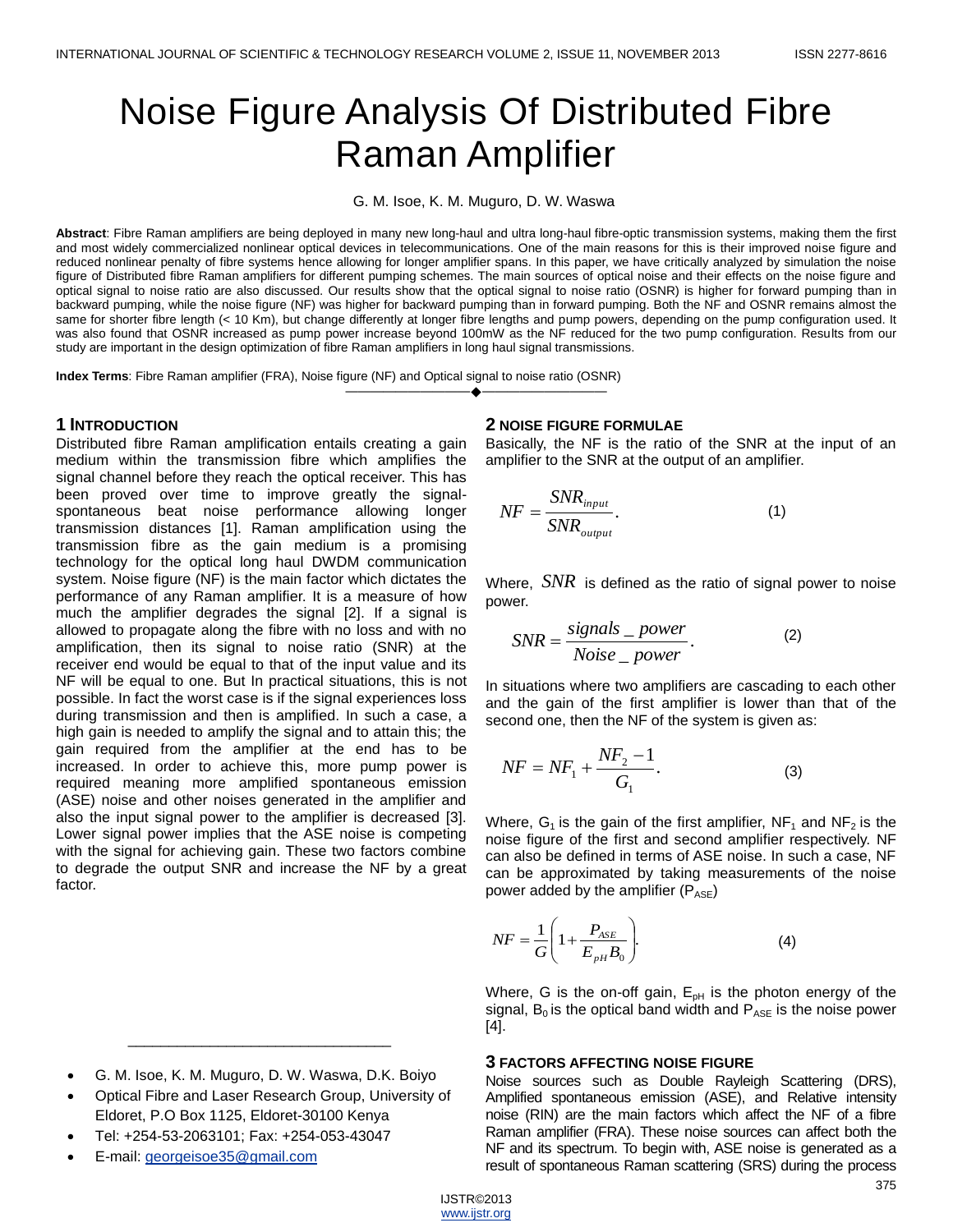of optical amplification. This noise degrades the OSNR by adding a wider band of background noise around the signal wavelength hence affecting the general performance of any optical communication system [5]. On the other hand, Double Rayleigh scattering (DRS) is basically as a result of elastic reflections of light, due to homogeneities in the Raman fibre's refractive index that froze into glass in the process of solidification. DRS noise is proportional to both fibre length and gain. In FRA, Rayleigh backscattering of the signal can be reflected in the forward direction and experience some gain. It can also be backscattered again and again before reaching the receiver. Unlike the ASE noise, the DRS noise is distributed exactly over the same wavelength band as the transmitted signal. This makes a big challenge to filter it out hence limiting the maximum amount of Raman gain an amplifier can give as well as degrading the SNR [6], [7]. NF of a FRA can also degrade as a result of pump depletion. Pump depletion is the reduction in the transmitted pump power in a laser. In distributed Raman amplifier, the pump to signal energy transfer can lead to high effective pump attenuation. This in turn leads to a shorter pump penetration into the fibre hence degrading the NF [8]. Polarization mode dispersion (PMD) also affects the NF. PMD in optical fibres is an impairment brought about by polarization dependent delays in propagation of a signal pulse leading to pulse spreading. PMD can not only lead to inter-symbol interference, but also temporal fluctuations of the pump state of polarization (SOP). These two effects combine to limit the transmission capacity of a Raman fibre [9].

## **4 NOISE FIGURE BEHAVIOR FOR DIFFERENT PUMPING SCHEMES**

NF changes differently with respect to fibre length and pump power for different pumping schemes i.e. forward and backward pumping schemes. When the pump power is set to propagate in the same direction with the signal, it is called forward or copumping. When the pump power travels in the opposite direction with that of the signal, then it is referred to as backward or counter pumping schemes.



*(a)*



*Figure 1: (a) and (b) diagram of a distributed Raman fibre amplifier for forward and backward pumping schemes respectively.*

Fig.1: (a) and (b) shows the simulation set up of a distributed RFA for forward and backward pumping schemes respectively using Virtual Photonics, Inc. (VPI), version 9.0. A -10dBm source signal transmitting at a wavelength of 1550nm was used while the pump wavelength was set at 1450nm. This ensured maximum amplification of the signal which in RFA occurs when the pumpsignal detuning is 100 nm. The signal source and the pump were coupled using the wavelength division multiplexer (WDM) as the input coupler. Both were then propagated in a 100 km single mode fibre after which the pump wavelength was removed. The fibre was set to simulate wideband nonlinear signal transmission parameters. The signal power at the output was measured using the power meter module and the results were analyzed. The noise power at the output was also analyzed separately.



*Figure 2: Noise figure (dB) verses fibre length (Km) at different pumping schemes.*

Fig 2: shows the noise figure as a function of fibre length for forward pumping and backward pumping. It is found that at short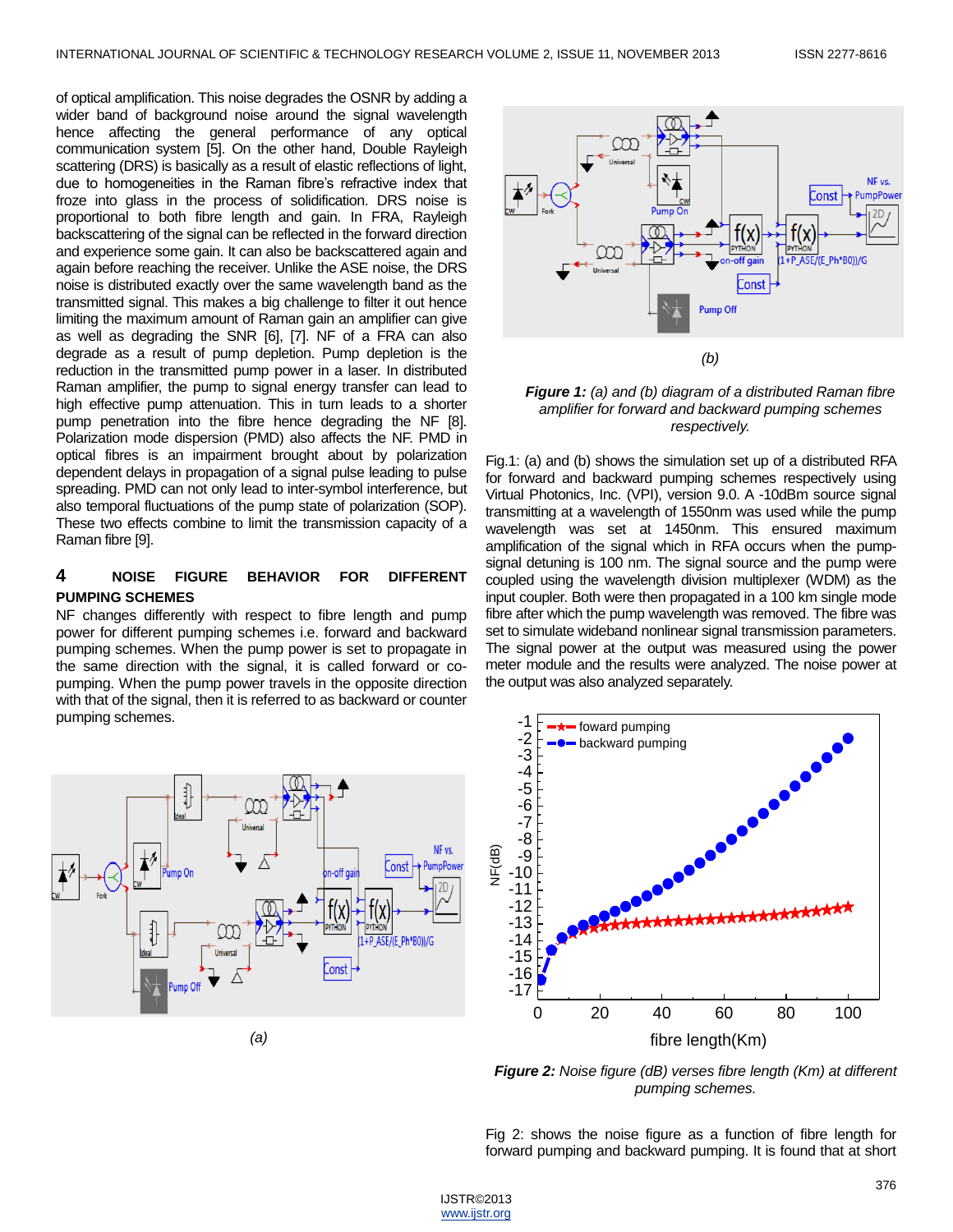fibre lengths < 10 Km, a low NF is obtained with no significant difference between forward and backward pumping. When the fibre length increases beyond 11 Km, there is a gradual increase in NF both for forward pumping and backward pumping with no remarkable difference between the two. Backward pumping records the highest NF at longer fibre lengths. This shows that the main contributor to noise is the back pump which transfers its pump noise to the signal. In forward pumping scheme signal power is high because input signal and pump signal are propagates in same direction. So, from definition of SNR, high signal power leads to high SNR at output and then from noise figure definition, if SNR at output is high, then Noise figure is small.



*Figure 3: Effective NF as a function of pump power at different pumping schemes.*

The above results gives the effective NF , at the receiver input terminal at a 0.2 nm bandwidth, as a function of pump power, for different pumping schemes respectively. From the above results, the NF decreases gradually in the two pumping schemes for pump powers < 0.7 W. Forward pumping provides the least NF because the Raman gain is still concentrated at the input end of the fibre where the power levels are still high, while counter pumping recorded the highest noise figure. However, at pump powers > 0.8 W, the effect of double Rayleigh scattering is seen to increase the NF as it is evident in the case of backward pumping schemes, with forward pumping suffering less from this effect. This shows that the effects of DRS noise are more evident at higher pump powers especially in the presence of a back pump and they are the main contributor of noise in Raman amplifiers.



*Figure 4: OSNR (dB) verses fibre length (Km) at different pumping schemes.*

The above result shows the OSNR variations as a function of fibre length at different pump configuration. From the above figure, the OSNR reduces exponentially for small fibre lengths < 10 Km with no much difference between backward and forward pumping. This is because the signal power remains at relatively low levels throughout this link length. However, for fibre lengths longer than 11 Km, the OSNR for counter pumping reduces greatly because the back pump transfers its noise to the signal which was travelling at low amplification powers. This in turn degrades the OSNR at the fibre output to levels where further pumping will not improve it to a remarkable level. This shows that in order to maintain the OSNR at relatively higher levels throughout the transmission fibre, then it is wise to pump the signal from the fibre in put so as to limit noise accumulation as the signal travels along the fibre.



*Figure 5: Effective NF as a function of pump power at different pumping schemes.*